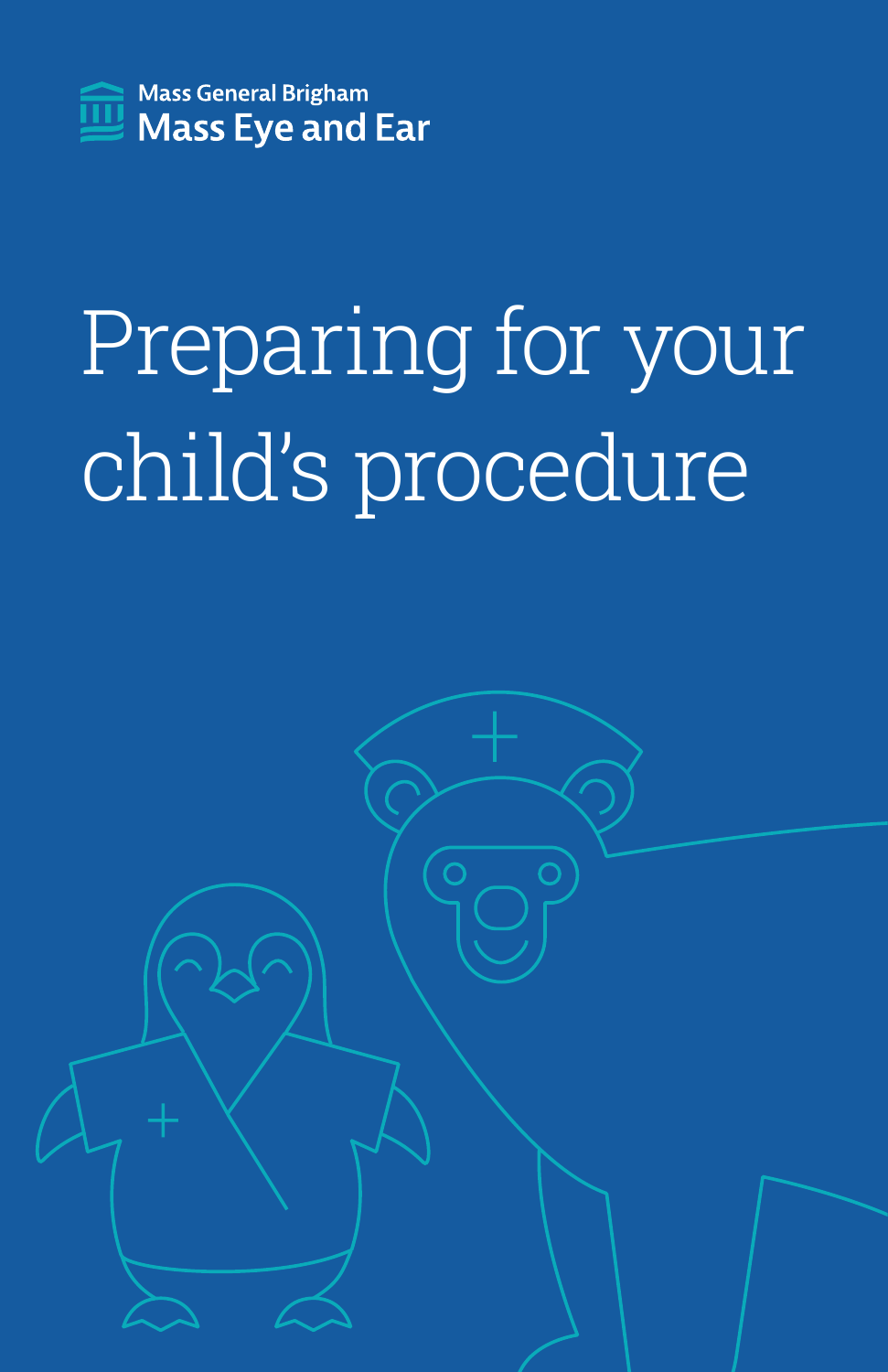# Welcome

#### **Thank you for choosing Mass Eye and Ear for your child's procedure.**

A member of Mass General Brigham and a teaching hospital of Harvard Medical School, Mass Eye and Ear provides care for conditions related to the eyes, ears, nose, throat, head and neck. Mass Eye and Ear is accredited by the Joint Commission and ranked #1 in New England for ENT and eye care by *U.S. News & World Report*.

Our knowledgeable and compassionate medical professionals will use a family-centered approach to your child's care. You and your surgeon will have access to some of the most advanced medical resources available.

The following information will provide you and your family with everything needed to make your child's experience as comfortable as possible. If you have any questions leading up to the procedure, please feel free to reach out to a member of your child's care team.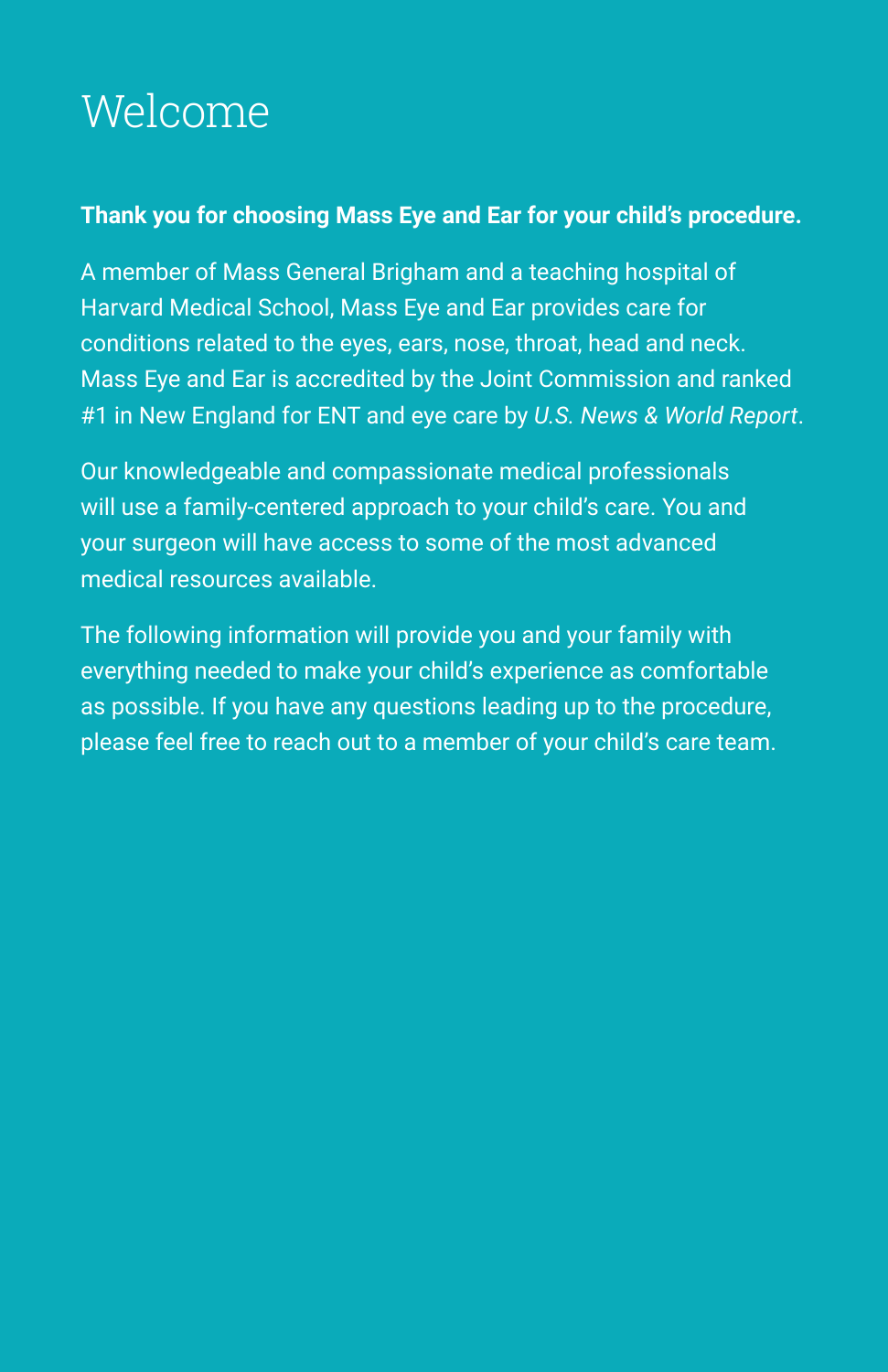# **Contents**

| Before the procedure                        | 2 |
|---------------------------------------------|---|
| Day of procedure                            | 4 |
| After the procedure                         | 6 |
| Directions, amenities and important numbers | 6 |
| Checklist                                   | 7 |
| <b>Medication list</b>                      | 8 |

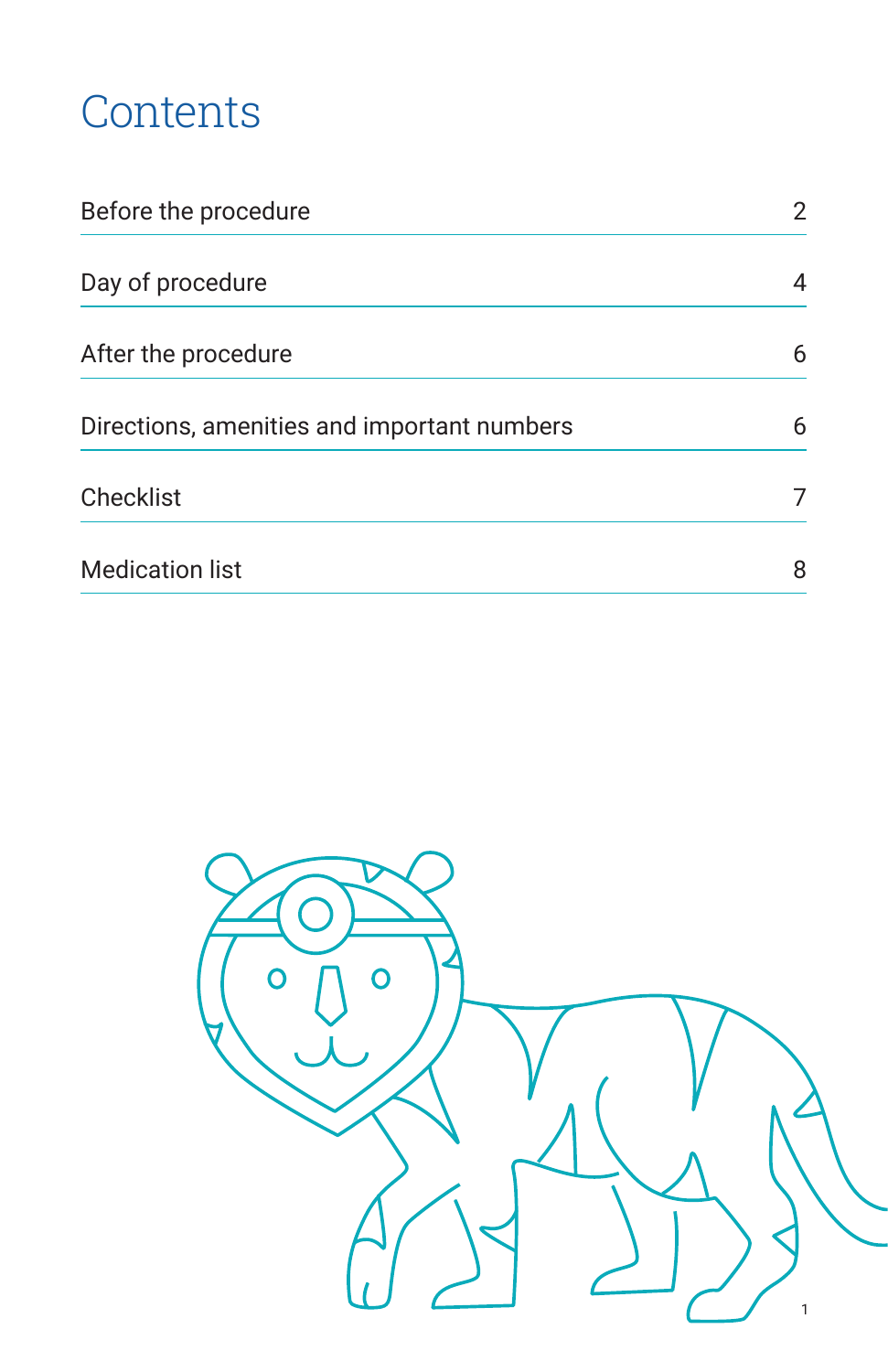# Before the procedure

### COVID-19 testing

Your child will need a COVID-19 clearance test before their procedure and the surgeon's office can help with scheduling.

If you choose to get your child's COVID-19 test at a site closer to your home, please review this important testing criteria:

- 1. The test is time sensitive and must be collected 72 hours (3 days) before the day of the procedure;
- 2. The test is type-specific. A "PCR" test is required for clearance and finally;
- 3. The results need to be available before the procedure can begin.

### Teaching tours

Our Child Life and Anesthesia staff will create an individualized approach to accommodate any fears or special needs your child may have. If you have questions or concerns about preparing your child for their procedure, please call our Child Life Department at **617-573-4184** or email: **childlife@meei.harvard.edu**. Pre-admission teaching tours or phone consults are available.

For more information on how to prepare your child, please visit: **www.MassEyeAndEar.org/pediatric-surgery**

### Patient Gateway

Patient Gateway is a secure, electronic portal offered by Mass General Brigham to help you better manage your own health or the health of a family member. Renew prescriptions, request referrals, schedule appointments, participate in a virtual visit, communicate with your care team, pay your bill and access high-quality information on health and wellness through Patient Gateway. Parents and guardians may also take advantage of these features to help coordinate care for children or dependents, including the ability to complete eCheck-in prior to their procedure, saving you time when you arrive.

For more information on how to enroll as a proxy for your child, please visit: **https://www.massgeneralbrigham.org/patient-information/what-is-patient-gateway**.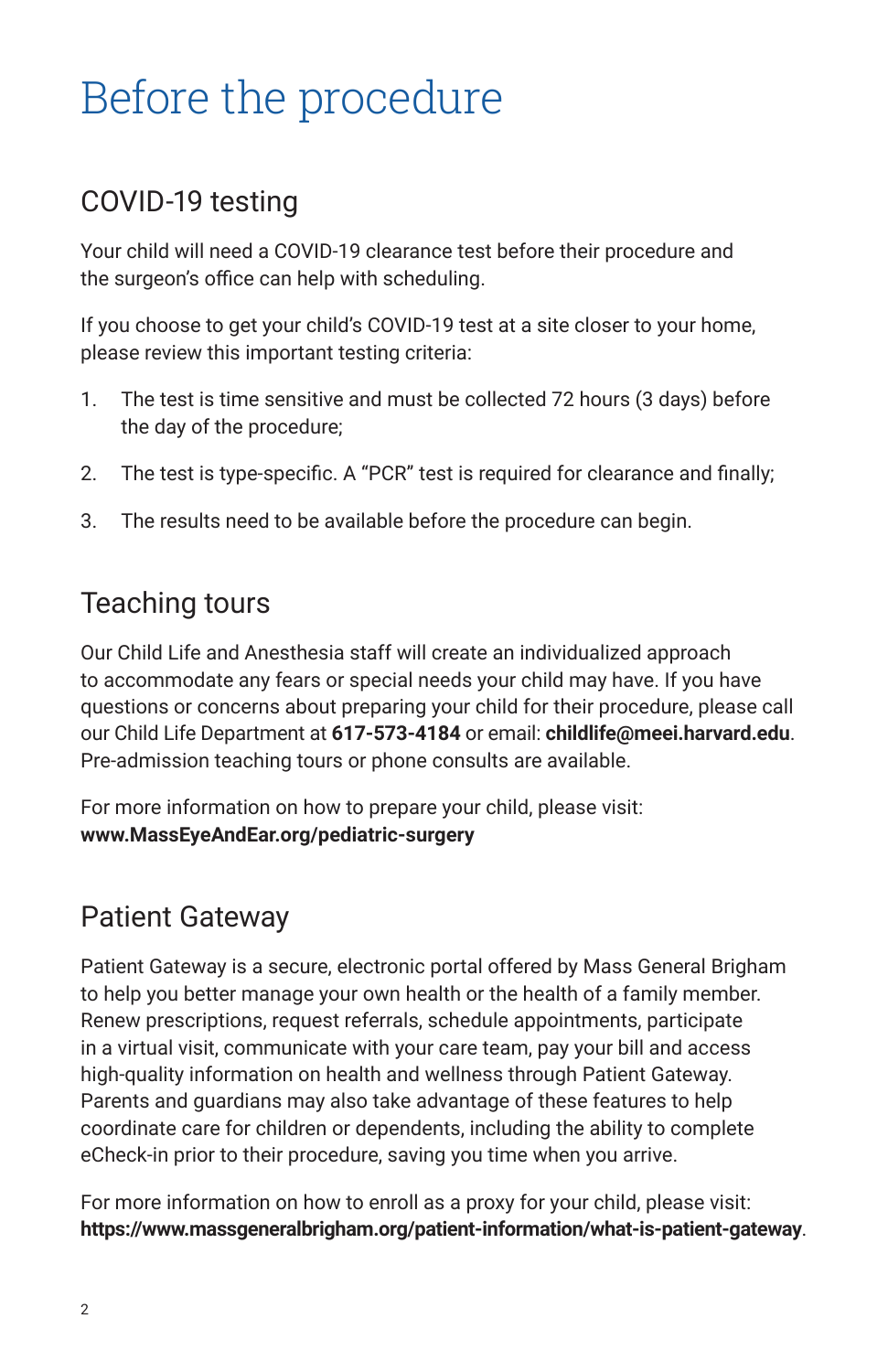### Day before procedure



**The day or evening before your child's procedure, you will receive a pre-operative phone call with the time and location.**

If your child has a fever or cold the day before their scheduled procedure, please contact your surgeon's office immediately to avoid cancellation/delay. If you are unable to reach the surgeon's office, please contact your pediatrician or the Mass Eye and Ear Nursing Supervisor at 857-274-1258.

### Eating and drinking guidelines

Your child cannot eat or drink for a set period of time leading up to the procedure:

| <b>Food consumed</b> | <b>Minimum fasting time</b> |
|----------------------|-----------------------------|
| Clear liquids*       | 2 hours                     |
| Breast milk          | 4 hours                     |
| Infant formula       | 6 hours                     |
| Non-human milk       | 8 hours                     |
| Solids               | 8 hours                     |

#### **\*Examples of clear liquids include:**

- Water
- Sports drinks like Gatorade or Powerade
- Clear juices without pulp (e.g. apple or cranberry juice)
- Carbonated beverages

Please note: a few sips of water for medications or ice chips is fine, as well as half of a popsicle.

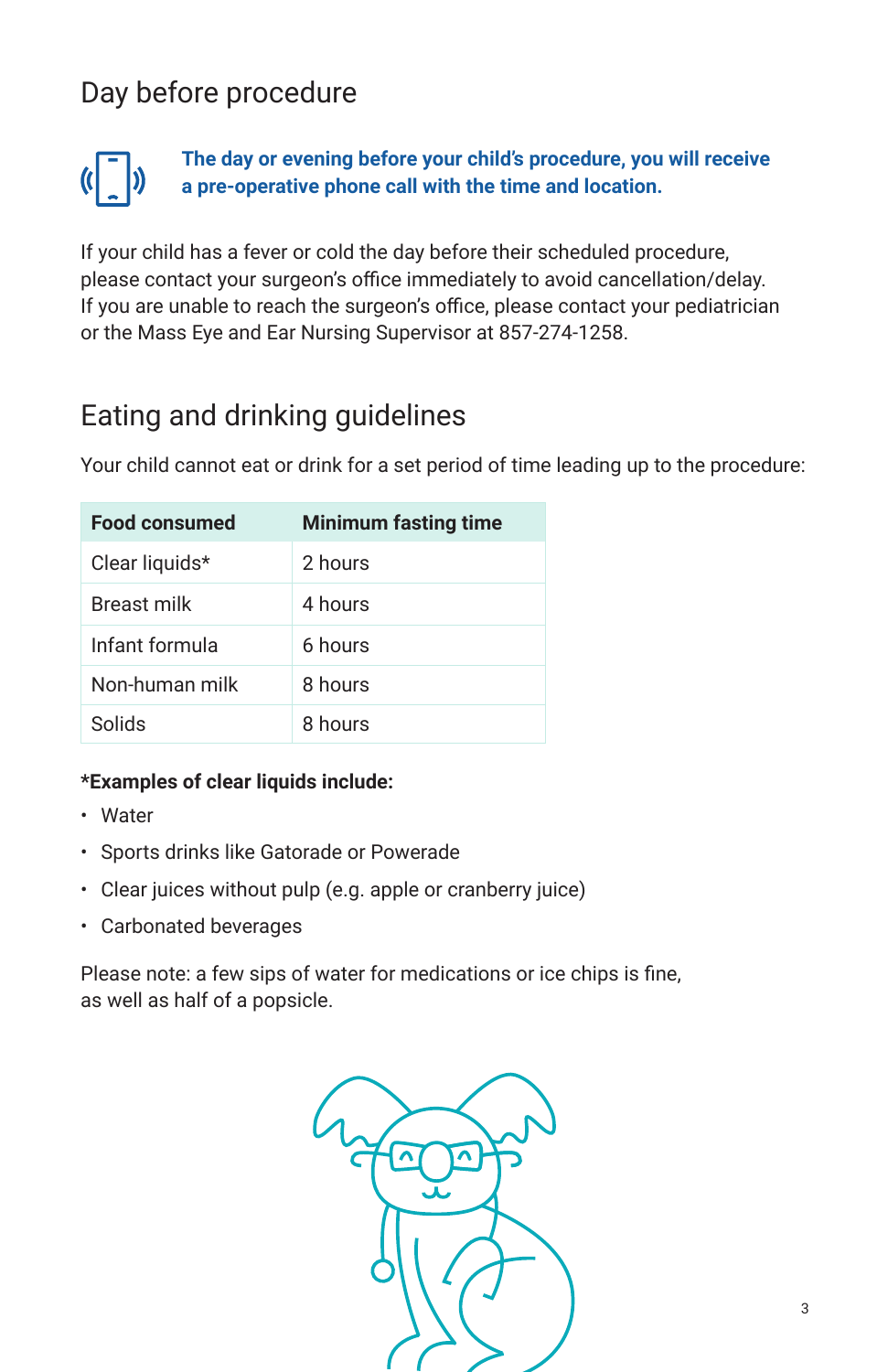# Day of procedure

### Arrival at Mass Eye and Ear



**Your surgeon's office will let you know what time you should arrive at Mass Eye and Ear. Please make every effort to arrive at your child's scheduled time. This will give the care team enough time to collaborate and develop a plan with you and your child.**

If your child has a fever or cold the morning of their procedure, please contact the care team immediately:

**Boston main campus (243 Charles Street)** Pediatric Unit: 617-523-7900, extension 3-2462 6th Floor Surgical Suites: 617-391-5900

#### **Longwood campus (800 Huntington Avenue)**

617-936-6111

### Text updates

Mass Eye and Ear can send text updates to you, a family member or a friend of your choice as your child progresses through their procedure. You can sign-up at check-in.

### Anesthesia

Our Anesthesia Department has board-certified anesthesiologists and certified nurse anesthetists who specialize in administering anesthesia.

If your child has a heart abnormality or any medical condition that concerns you, please ask your surgeon for an anesthesia consult. You will then receive a call from our pediatric nurse practitioner to address your concerns. You may also contact the Anesthesia Department directly at **617-573-3380**.

You may receive a call from the anesthesiologist or nurse practitioner if the surgeon's office has requested a consult to discuss your child's health and risks of anesthesia prior to the day of the procedure. You can also request to speak with an anesthesiologist if you have questions by asking the surgeon or the medical administrator.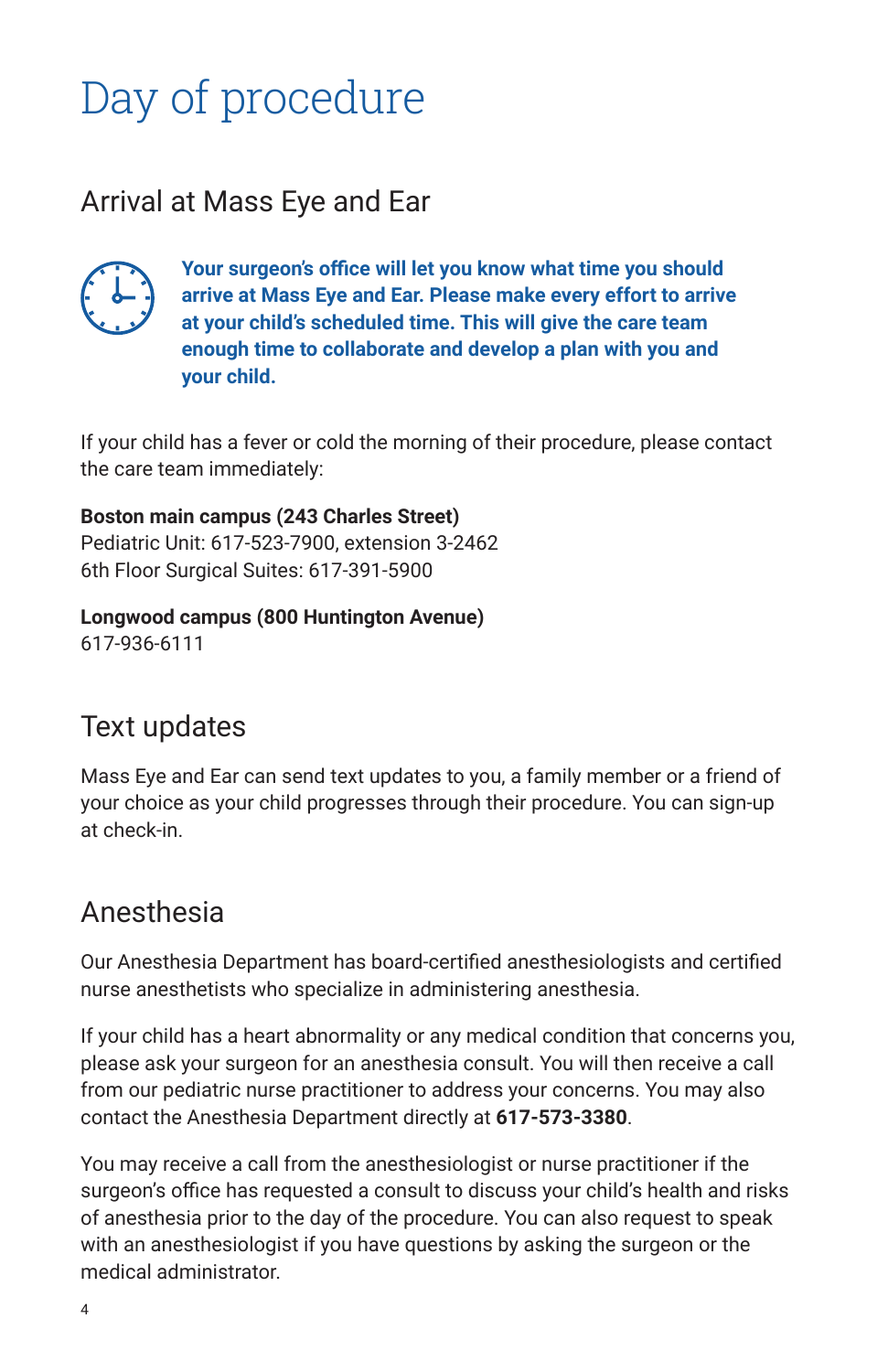

**Before your child's procedure, you and your child will be interviewed by member(s) of the Anesthesia staff who will ask questions about your child's medical and surgical history. You will have the opportunity to ask yours child's anesthesiologist any questions you may have or discuss any other concerns.**

To avoid unnecessary risk to the patient, all female patients of menstruating age will be asked to take a urine pregnancy test prior to undergoing anesthesia.

### Parent in the operating room

Mass Eye and Ear was one of the first Boston-area hospitals to allow a parent in the operating room, which is where you will meet your child's surgical team. At the discretion of the anesthesiologist, you may be able to stay with your child until they are asleep. Once they are asleep, you will be escorted out of the operating room.

The safety and comfort of your child are our top priorities. **Please read the following guidelines:**

- Separation anxiety, or fear of being away from a parent/caregiver, typically develops between 7 and 9 months. If separation anxiety is not yet present in your child's development, you may not be allowed in the operating room so the team can focus on your child's care.
- If the child's mother is pregnant, she will not be allowed in the operating room for the safety of her and her unborn child. Please be sure your partner, or a family member who can be equally comforting to the patient, is available to go into the operating room.
- Depending on the comfort of your teen, you may or may not be permitted in the operating room at the discretion of the anesthesiologist.
- Children are allowed to bring comfort items (blankets, stuffed animals, dolls, pacifiers, etc.) into the operating room with them.
- During your visit, we will make every effort to keep you informed about your child's care. Please do not hesitate to ask a staff member any questions you might have.
- Your surgeon or a member of the staff will contact you when your child's procedure is over. If you choose to leave the floor while your child is in the operating room, you must give your contact information to the nurses' station.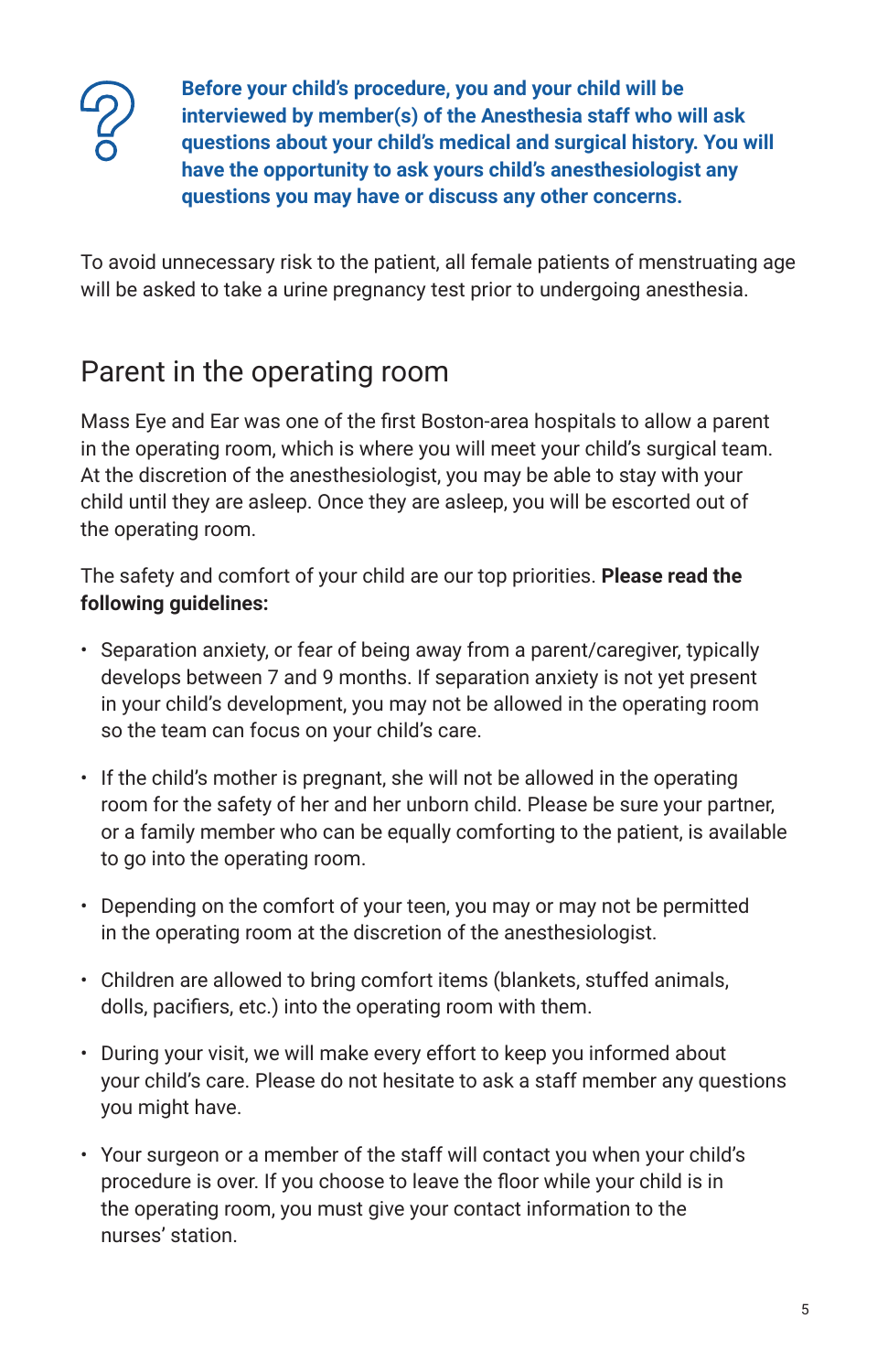# After the procedure

After the procedure is complete, your child will receive post-operative care in the Post Anesthesia Care Unit (PACU)/Recovery Room. The staff will notify you when you are able to see your child. To protect patient privacy and confidentiality, only one parent is allowed in the PACU/Recovery Room.

Your doctor and nurse will work with you to decide the appropriate time for your child to return home. Before discharge, a member of the pediatric nursing staff will talk with you about how to care for your child at home.



#### **If your child requires an overnight stay, one parent can sleep by their side on a pull-out bed.**

You may also enjoy using the MyChart Bedside app, which allows you to use your own tablet (or a hospital-issued one, if needed) to access clinical and educational information related to your child's stay. Let your child's nurse know if you would like to be set-up with the app.

## Directions, amenities and important numbers

Driving directions and parking instructions at our Boston and Longwood locations can be found at **www.MassEyeAndEar.org/locations**. For full details on available amenities, staying in Boston and more, visit **www.MassEyeAndEar.org/visitors**.

#### Important numbers

6th Floor Surgical Suites: **617-391-5900** Anesthesia Department:

**617-573-3380**

Emergency Department: **617-573-3431**

Financial Coordinator: **617-573-5664**

Longwood Surgicenter: **617-936-6111**

Medical Evaluation Center: **617-573-3720**

Patient Billing Solutions: **617-726-3884**

Patient Relations Manager: **617-573-3008**

Pediatric Unit: **617-523-7900, 3-2462**

S Floor Surgical Suites: **617-573-3731** Social Work Department: **617-573-3550**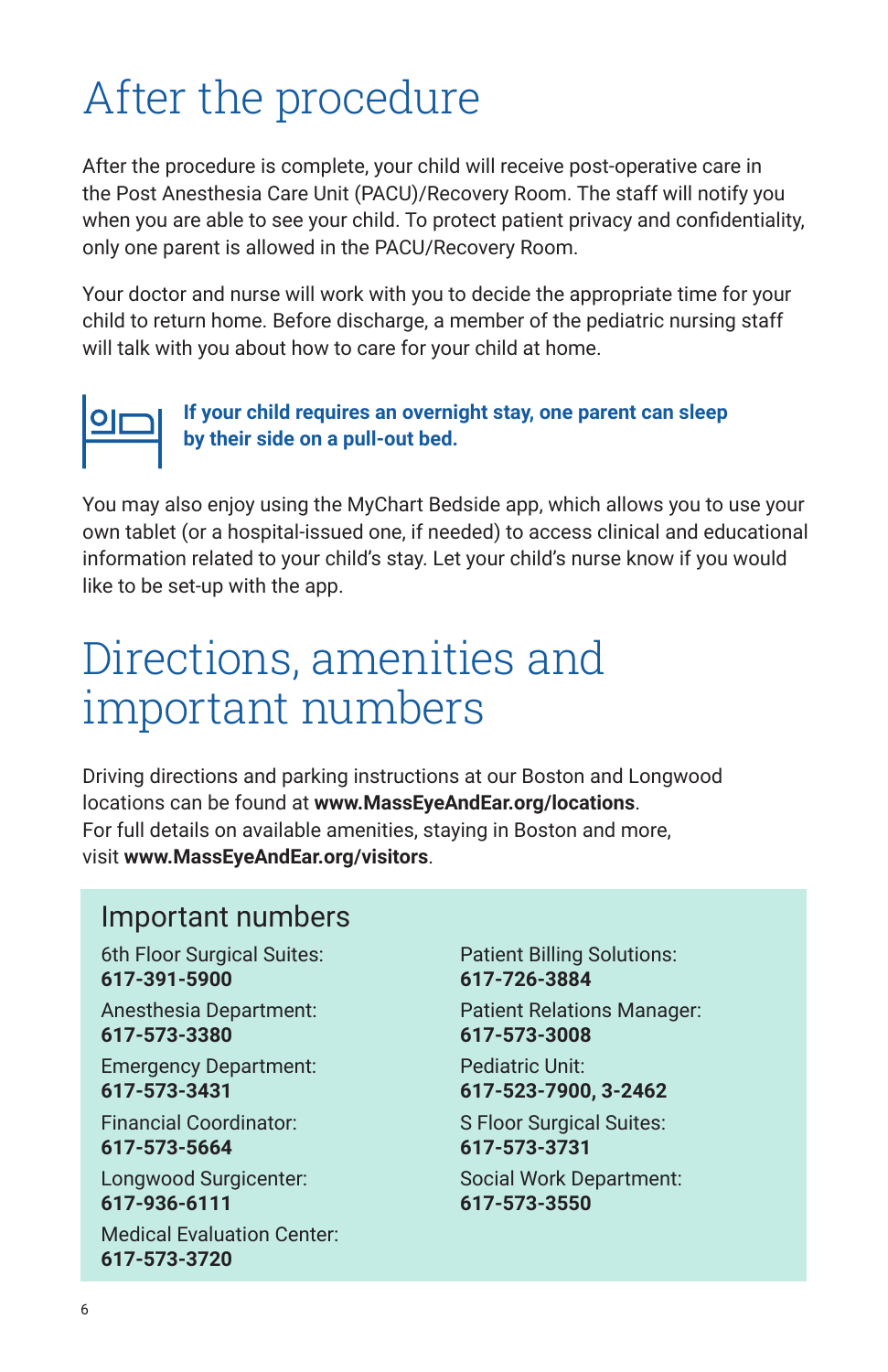# Checklist

#### **Paperwork/insurance**

To ensure your child's safety, please bring a photo ID to verify your identity. If you are the legal guardian, please bring all guardianship papers.

Review and understand your health insurance plan. Contact your insurance company if you have any questions or concerns.

#### **Medical considerations**

 $\Box$  A negative COVID-19 test (must be PCR) is required for your child within 72 hours of the day of their procedure.

 $\Box$  if your child has any inhalers or breathing devices, please bring them.

Bring a list of all medications your child is currently taking (see page 8) so your nurse can review with you on admission. A pharmacist is available on site to answer questions as needed.

Ask your surgeon for an anesthesia consult if your child has any heart abnormalities or medical conditions of concern.

#### **Clothing and personal belongings**

Please bring your child's favorite comfort item (blanket, stuffed animal, pacifier, etc.).

 $\Box$  If your child is staying for several hours or overnight, they are welcome to bring movies, books, games or other forms of entertainment.

Please remove all of your child's jewelry or body piercings and leave them at home.

#### **Childcare**

Join us in making your child our sole focus during the procedure by arranging care for your other children. Please come prepared to dedicate the entire day to your child's procedure and recovery.

#### **Interpreter services**

If needed, please ask the clinic staff to help arrange for an interpreter on the day of the procedure.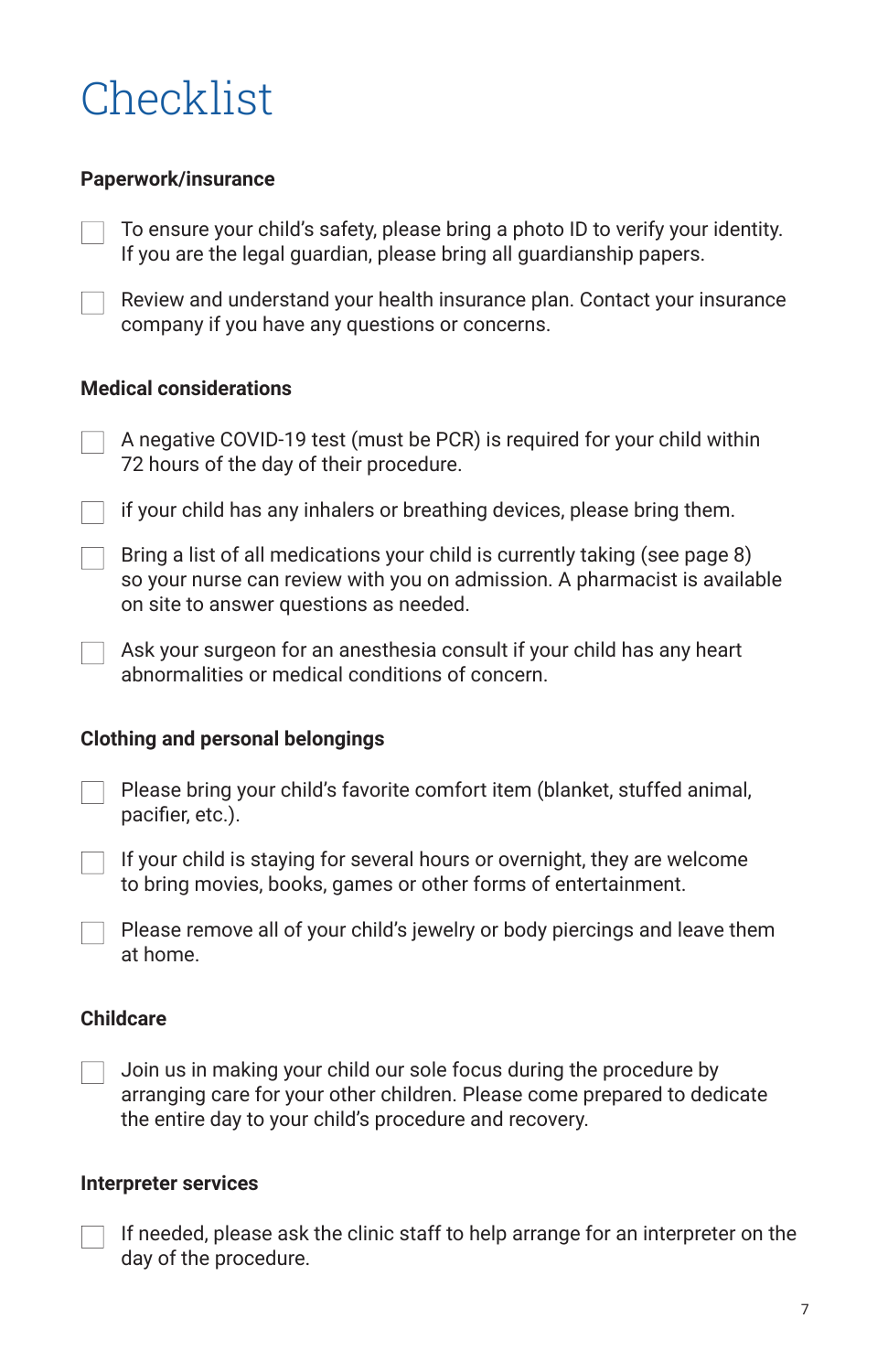# Medication list

Please list the name and dosage of your child's medication for a member of your child's care team to review upon your arrival.

| <b>Prescription name</b> | Dosage type (liquid,<br>tablet, suppository) | <b>Dose</b> |
|--------------------------|----------------------------------------------|-------------|
|                          |                                              |             |
|                          |                                              |             |
|                          |                                              |             |
|                          |                                              |             |
|                          |                                              |             |
|                          |                                              |             |
|                          |                                              |             |
|                          |                                              |             |
|                          |                                              |             |
|                          |                                              |             |
|                          |                                              |             |
|                          |                                              |             |
|                          |                                              |             |
|                          |                                              |             |
|                          |                                              |             |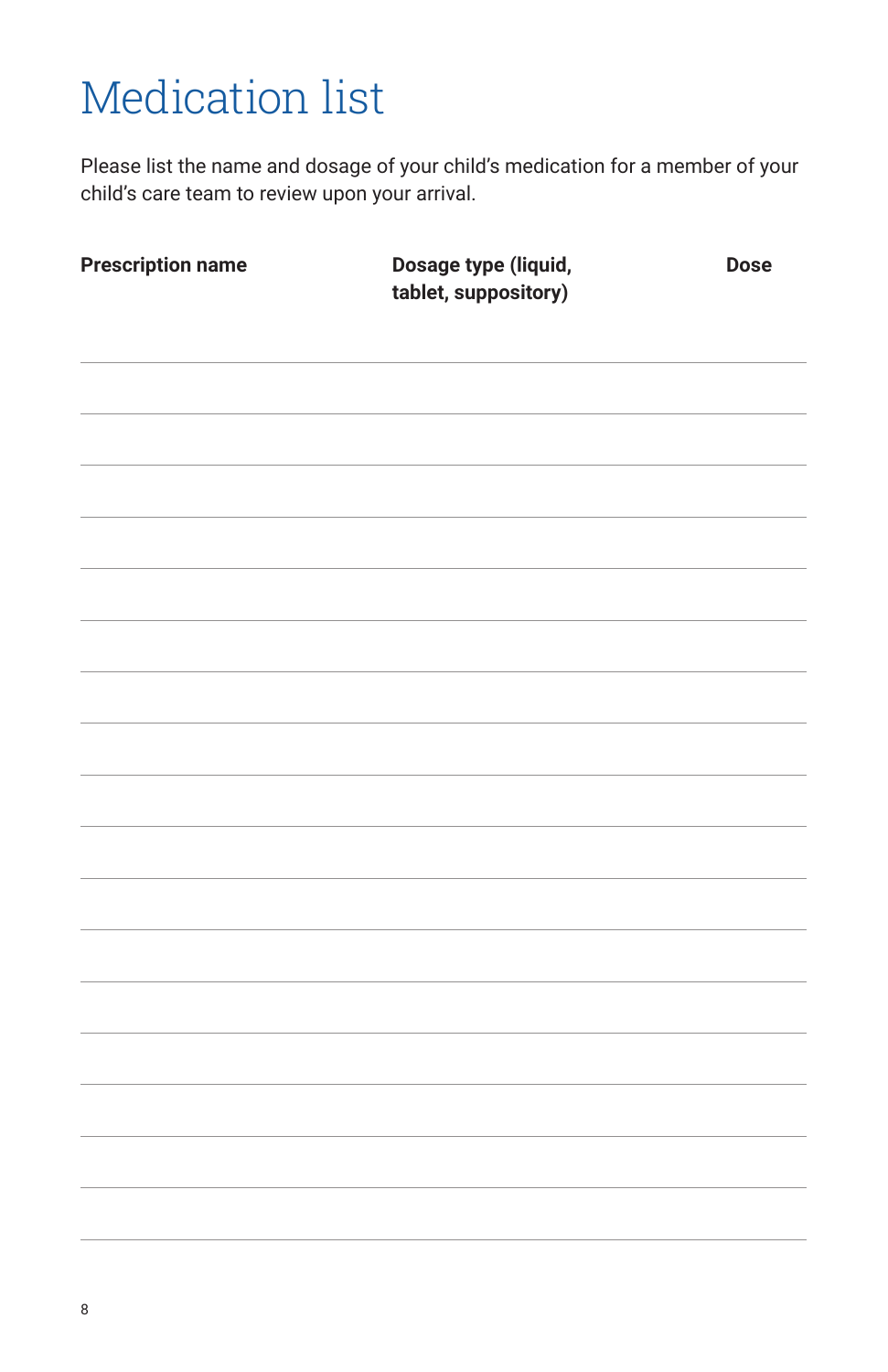# Help us help you

Your opinion is important and will help us better serve our patients. After returning home, you will receive a patient satisfaction survey in the mail from NRC Health. Please take a moment to complete and return the survey. Thank you.